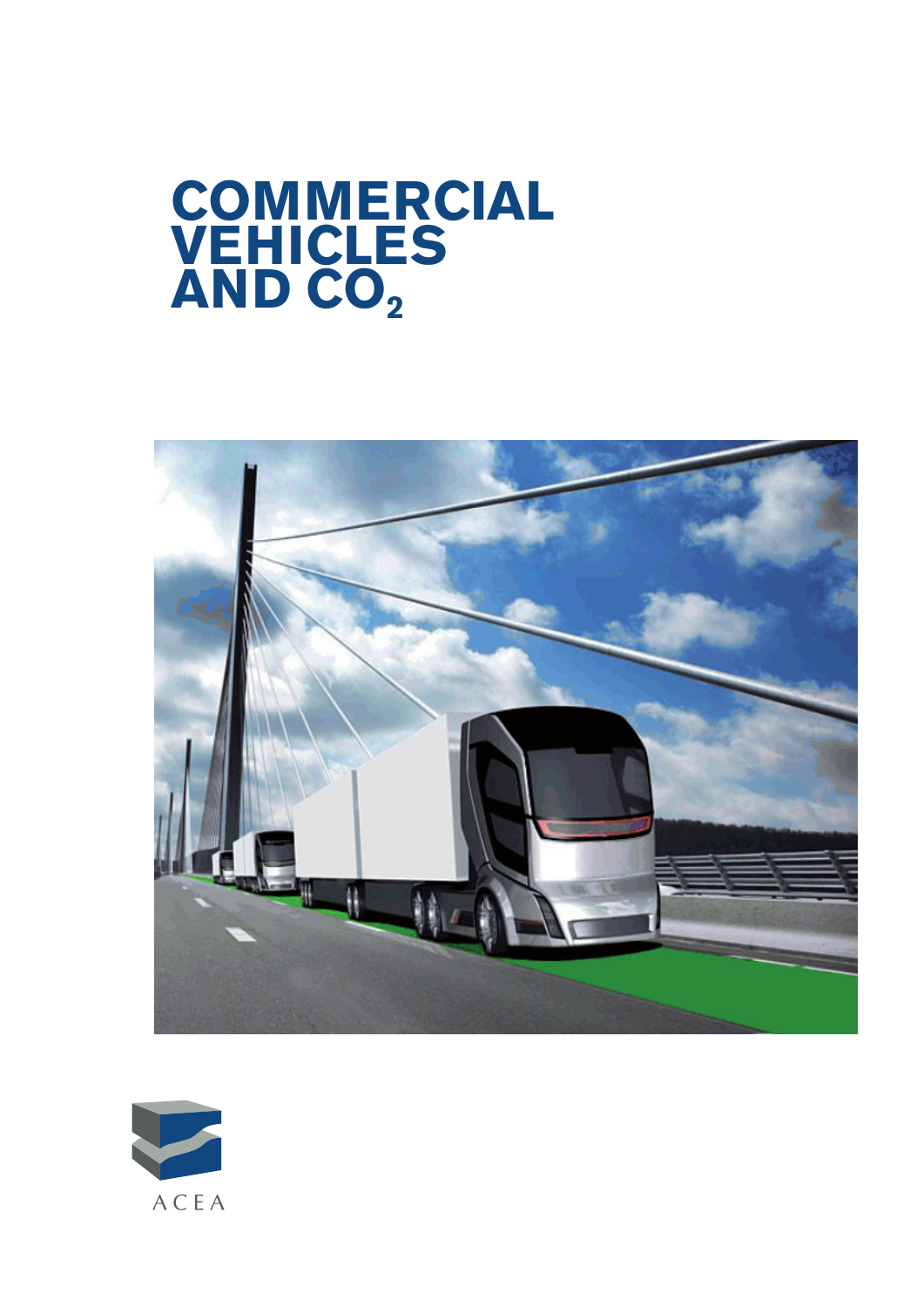## **ACEA position**

#### **Fuel Efficiency is Market Driven**

Fuel efficiency is one of the most important competitive factors in developing and selling trucks and buses. Therefore, market forces ensure continuous progress in fuel economy and CO<sub>2</sub> emission reduction in the most efficient way.

Any product-oriented legal requirement regarding fuel efficiency and CO<sub>2</sub> emissions should aim to further strengthen these market forces.

To assist customers in their product selection, ACEA promotes the development of a tool to calculate the fuel efficiency of complete heavy-duty vehicles and vehicle combinations in grammes of fuel used and CO<sub>2</sub> generated per tonne-km, cubic meter-km or passenger-km of transported goods or persons, i.e. according to the "work done" principle, using computer simulation.

#### **In short, ACEA Supports:**

- Taking an integrated approach to further  $CO<sub>2</sub>$  emission reductions
- • Developing a procedure for calculating the fuel efficiency of complete heavy-duty vehicles, to assist customers in their product selection
- • Using cost-effectiveness as the basis for selecting policy measures for the different sectors in the economy
- Studying the inclusion of road freight transport into an international, non-sector specific emission trading scheme
- Pursuing globally harmonised policies for heavy-duty vehicles

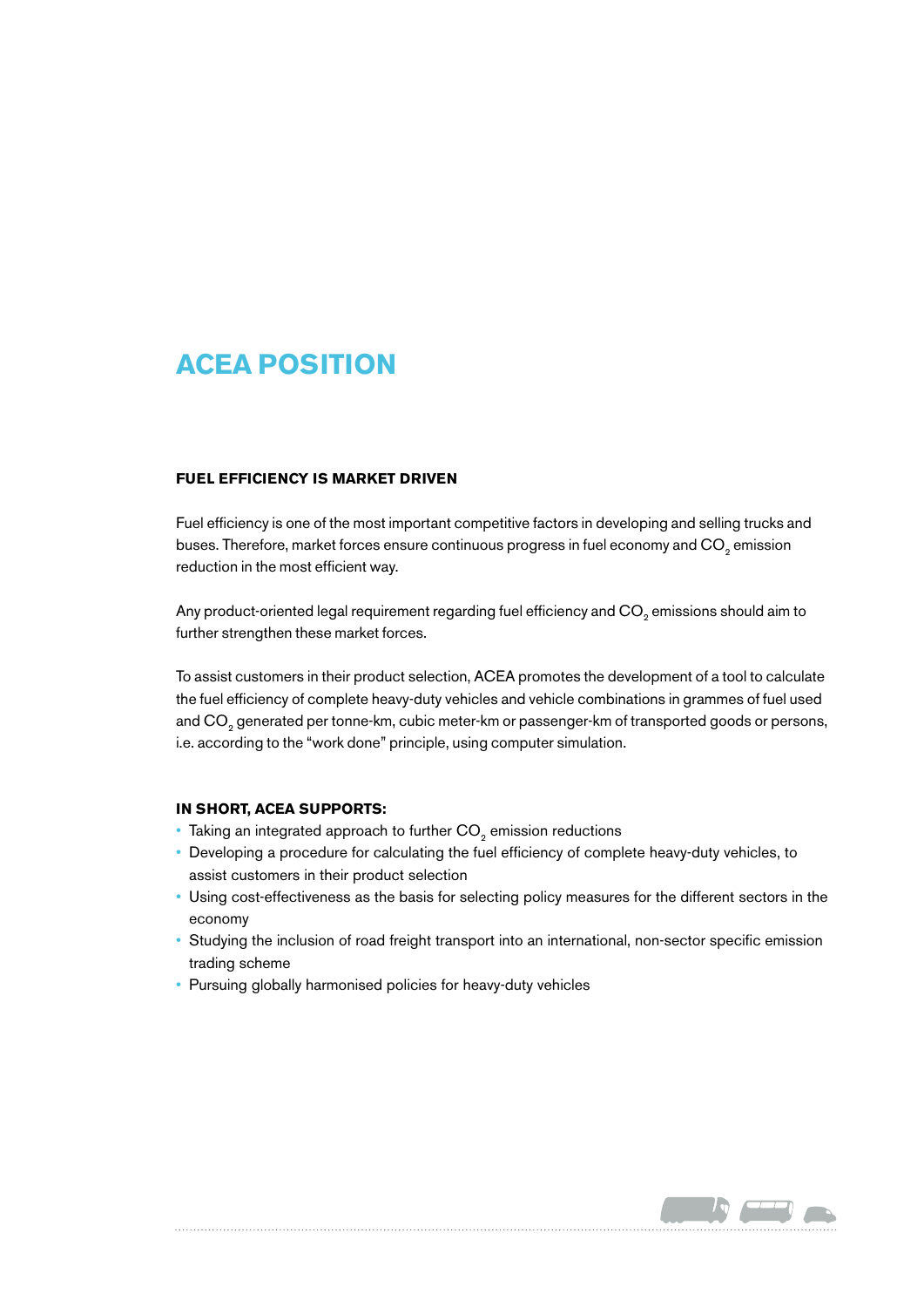

## **Introduction**

The transport sector is a focus point for CO<sub>2</sub>-reduction policy around the globe because, despite significant technological advances, CO<sub>2</sub> emissions from this sector are still growing, mirroring a sturdy demand for transport and mobility, especially in the developing world. Economic activity and prosperity are both triggered by and triggering further demand for transportation of goods and people. Ensuring sustainable growth is, therefore, an important and complex challenge.



Source: IPCC Fourth Assessment Report, WG III, 2007.

The EU has put in place a number of measures to reduce the  $CO<sub>2</sub>$  emissions from transportation. For example, aviation has recently been included in the EU ETS, and new car  $CO<sub>o</sub>$  tailpipe emissions have been set stringent limits in grammes per kilometre. In addition, proposals have been made to lower the greenhouse gas intensity of road fuel and to reduce CO<sub>2</sub> emissions from new light commercial vehicles, such as vans and transporters. CO<sub>2</sub>-reduction measures for heavy-duty vehicles are on the horizon.

## An integrated approach is fundamental to address CO $_{\textrm{\tiny{2}}}$  emissions from trucks and buses in the EU.

With regard to vehicle technology, all cost-effective measures have already been used because fuel-efficiency has long been a key purchasing factor for transport operators. Market forces are constantly driving further technological advancement and European commercial vehicle manufacturers are world leaders in green and safe technologies.

Fleet renewal remains important to ensure that the benefits of technological innovations are reaped. In this regard, an agreed procedure for calculating fuel efficiency of trucks and buses could serve to set a verifiable benchmark for customers and operators and – hence – accommodate 'green' procurement. However, a focus on just vehicle technologies will not lead to achieving the overall CO<sub>2</sub> objectives.

Further CO $_{\tiny 2}$  reductions from road freight transport must be achieved with a cost-efficient policy mix, including the further development of vehicle technologies, the deployment of alternative fuels and energies, improvements in infrastructure, logistics and transport management, as well as involving driver training and customer incentives.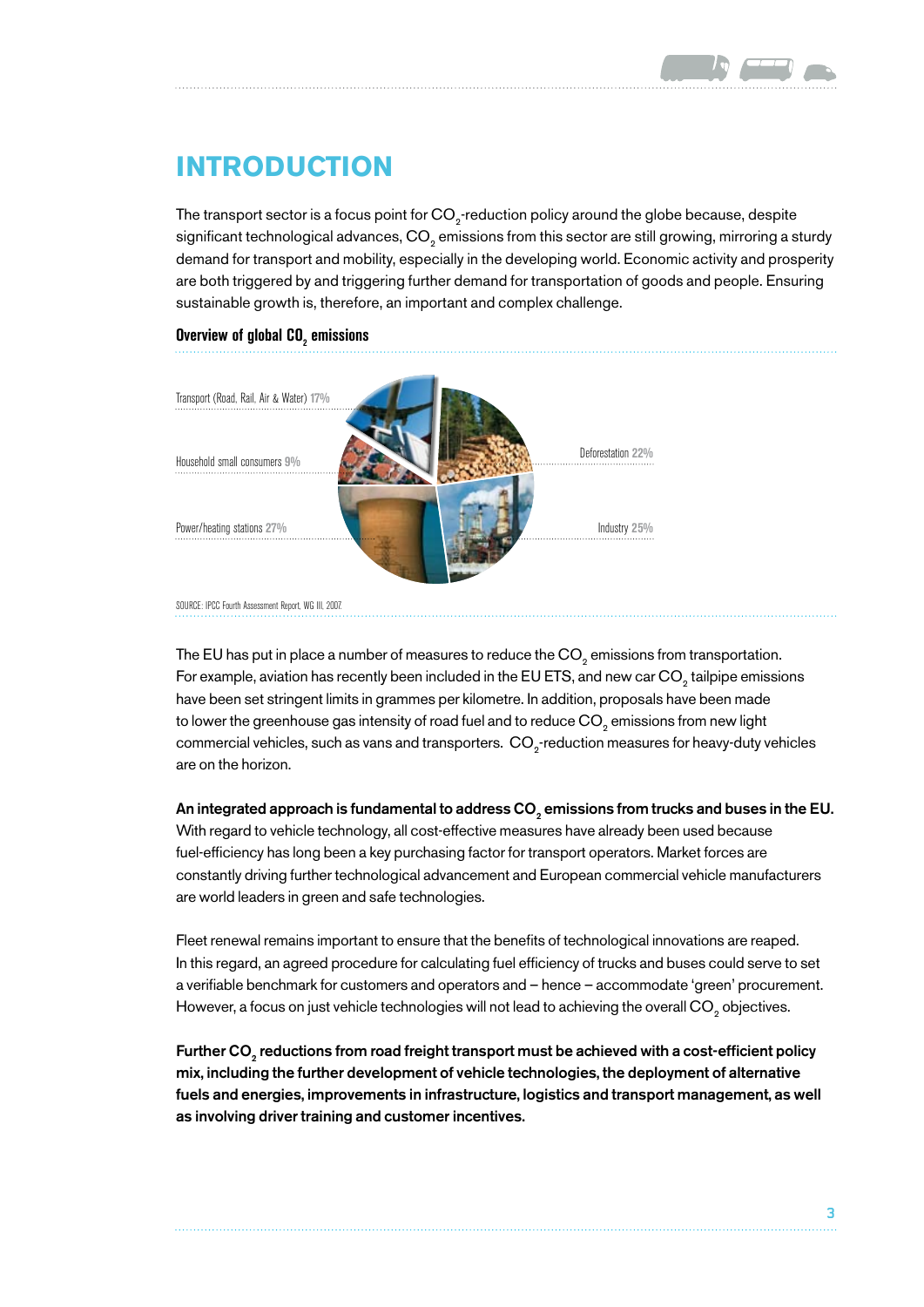

## **TOWARDS MEANINGFUL AND FEASIBLE ACTIONS FOR FURTHER REDUCING CO2 EMISSIONS FROM TRUCKS1 AND BUSEs**

### **Fuel efficiency is market driven due to the impact of high fuel prices on Total Operating Costs.**

Fuel efficiency is one of the most important competitive factors in developing and selling trucks and buses. Therefore, market forces ensure continuous progress in fuel economy and CO<sub>2</sub> emission reduction in the most efficient way.

Any product-oriented legal requirement regarding fuel efficiency and CO<sub>2</sub> emissions should aim to further strengthen these market forces.

**Total Operating Costs** (TOC)

40-tonne Tractor – Semitrailer Combination



#### **No truck is like another**

Any procedure for measuring CO<sub>2</sub> emissions of heavy-duty vehicles will have to meet the complexity arising from the wide variety of vehicles produced – with the end-product often being completed in specialised workshops.

A high share of heavy-duty vehicles are manufactured in a multi-stage process in which the vehicle manufacturer is only delivering a chassis-cab to an intermediate or a final stage manufacturer which completes the vehicle for its intended use and delivers the 'complete vehicle' to its customer.

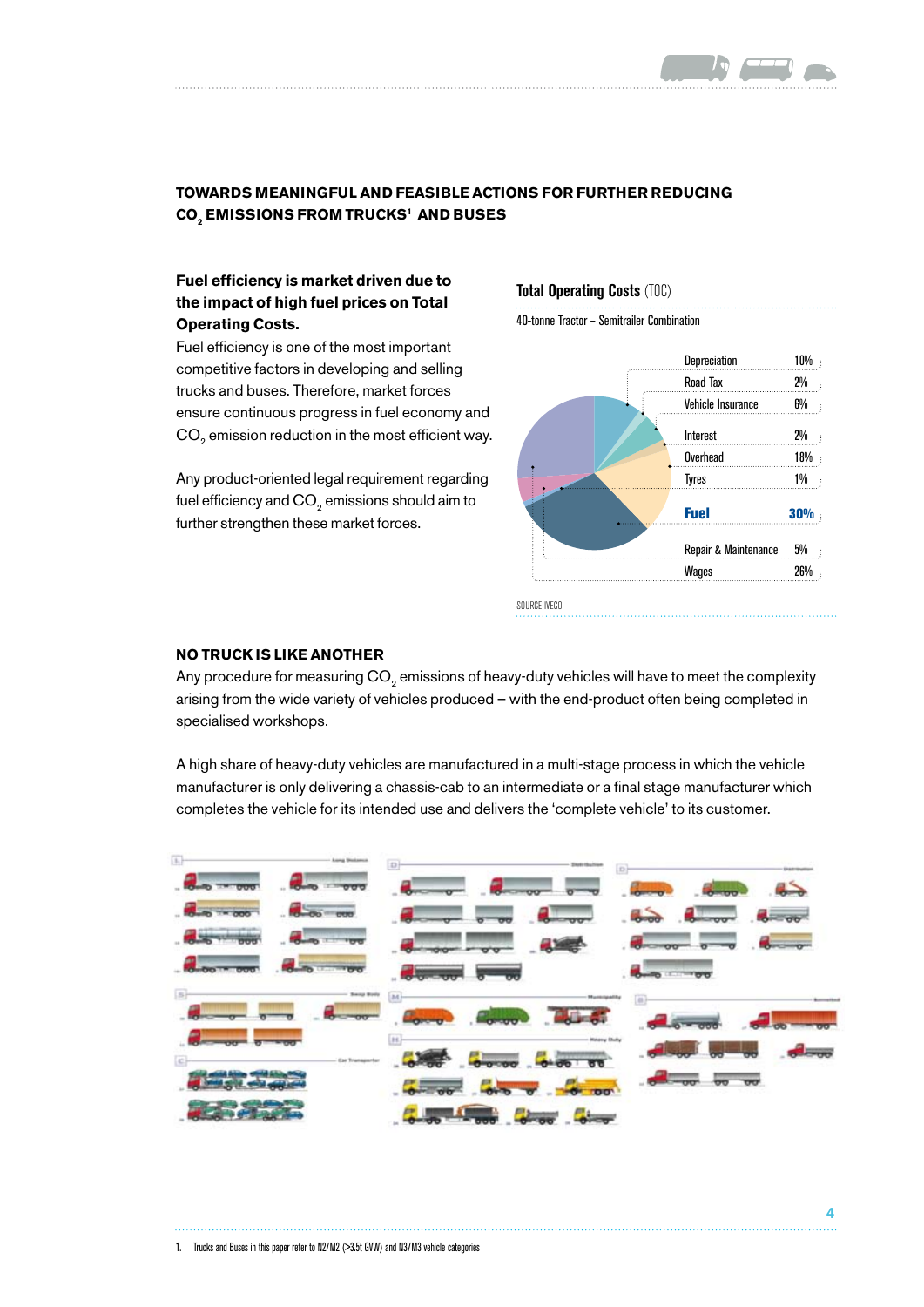#### **THE PRINCIPLE OF 'WORK DONE'**

Policy makers should also take into account the wide variety in vehicle usage. Apart from its shape and configuration, the vehicle's purpose and usage are decisive for the actual CO<sub>2</sub> emissions in practice.

Therefore, measuring  $CO<sub>2</sub>$  emissions of complete heavy-duty vehicles is only feasible on the basis of standardised test procedures that reflect actual operating conditions.

Such test procedures must be capable to deal with the large variety in trucks on the roads. And they have to be standardised to ensure that everyone is using the same procedure for verifying if a product complies with legal requirements.

ACEA promotes to calculate the fuel efficiency of complete heavy-duty vehicles and vehicle combinations in grammes of fuel used and CO<sub>2</sub> generated per tonne-km, cubic metre-km or passenger-km of transported goods or persons, i.e. according to the "work done" principle, using computer simulation.

#### **How to grasp reality?**

The most realistic and applicable approach to calculate fuel consumption and  $CO<sub>2</sub>$  emissions of heavy-duty vehicles is to use a computer simulation methodology that can deal with the huge number of vehicle configurations and missions, and can process a vehicle's CO<sub>2</sub> emissions on the basis of its final configuration, purpose and 'work done'.

#### **Why a computer simulation tool?**

The advantage of using simulation, rather than a test-based approach, is that a large number of vehicle types can efficiently be evaluated in many different transport missions. Even with a simulation-based approach, actual tests will remain necessary for validation purposes but the number of tests and thereby time and costs can be reduced substantially.

The end result of this approach is a tool for fuel-efficiency estimation of different heavy commercial vehicle applications. The tool should be available (with exception of proprietary data) to customers, vehicle manufacturers, trailer and equipment manufacturers, authorities, researchers etc.

ACEA offers its cooperation and expertise to develop an officially recognised simulation tool for the calculation of fuel efficiency.



**Transport task inputs**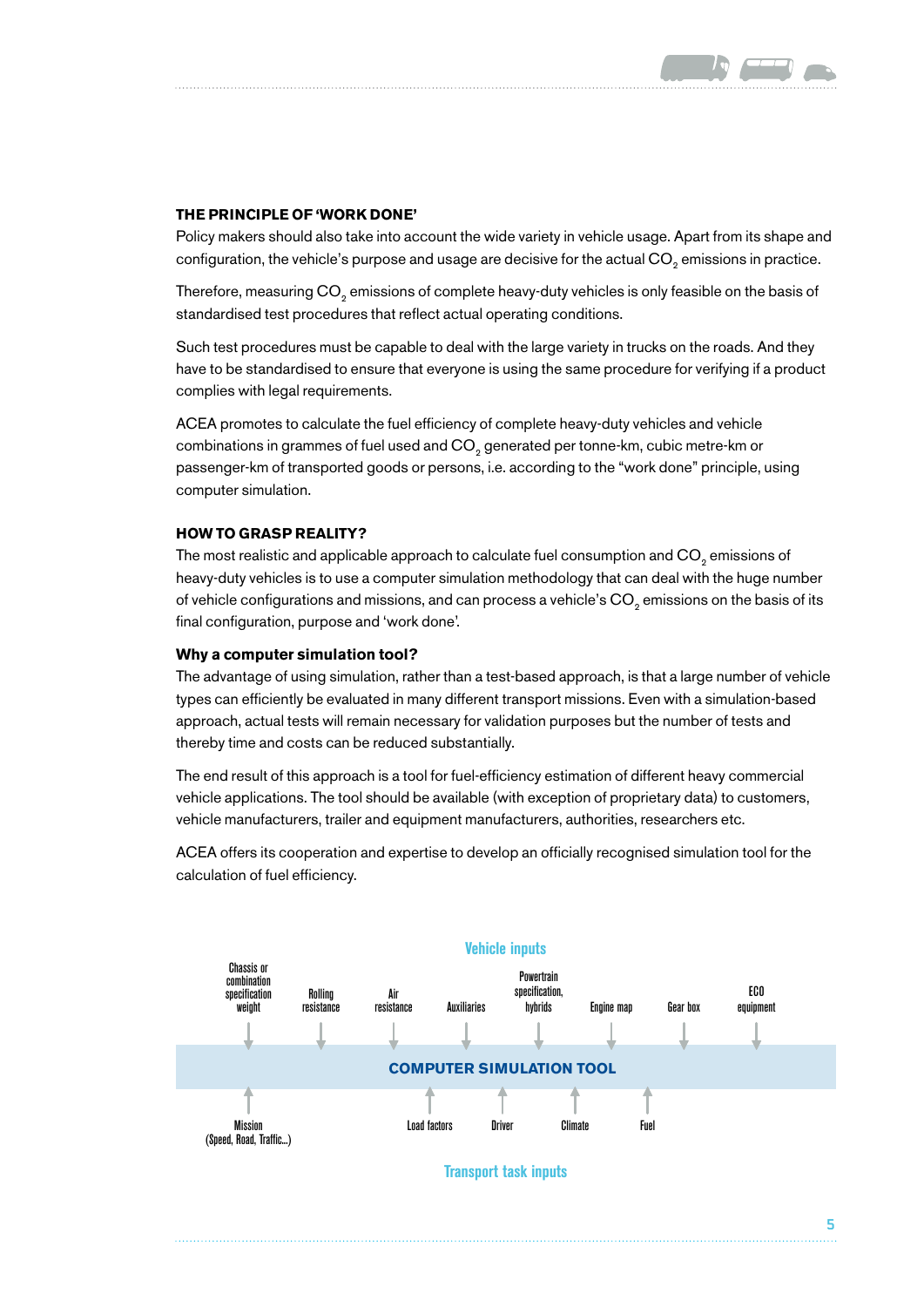#### **TRUCKS ARE GLOBAL PRODUCTS**

Any regulatory approach on heavy-duty vehicles and fuel efficiency and CO<sub>2</sub> performance should be considered on a worldwide basis as heavy-duty vehicles are global products and each category is produced in relative low volumes. Manufacturers are, therefore, highly dependent on economy of scale.

ACEA believes that there is real potential to agree on a common approach for the EU, USA, Japan, China and other regions considering today's strong global support for fuel consumption and CO<sub>2</sub> emission reduction.

ACEA urges the EU to take the lead and drive a worldwide harmonised process toward the integrated approach and the use of a simulation tool for manufacturer declaration on fuel efficiency.

#### **Harmonising regulation**

The United Nations Economic Commission for Europe (UNECE) 1998 Global agreement has initiated global harmonisation activities regarding vehicle regulations. The UNECE world forum for harmonisation of vehicle regulations (WP29) and its working party on pollution and energy (GRPE) have developed a number of regulations including the worldwide harmonised heavy-duty certification procedure (WHDC).

ACEA supports this global regulatory approach for policy measures affecting the commercial vehicle industry and proposes to expand the activities to:

- Certification of hybrid powertrains with respect to air quality emissions
- Methodology to evaluate CO<sub>2</sub> emissions of complete heavy-duty vehicles
- Fuel efficiency mapping of engines including impact of hybrid solutions
- Development of test procedure on air and rolling resistance

Introducing regulatory constraints regarding CO<sub>2</sub> from complete heavy-duty vehicles **are a challenge considering their multi-stage manufacturing and their wide variety of specifications and missions** 

- Responsibility for compliance should only be put on the party in control of the regulated property
- Compliance should be verifiable through standardised and accurate procedures
- • Legal requirements, to be effective, must be closely aligned with real-life conditions which include final vehicle configuration and usage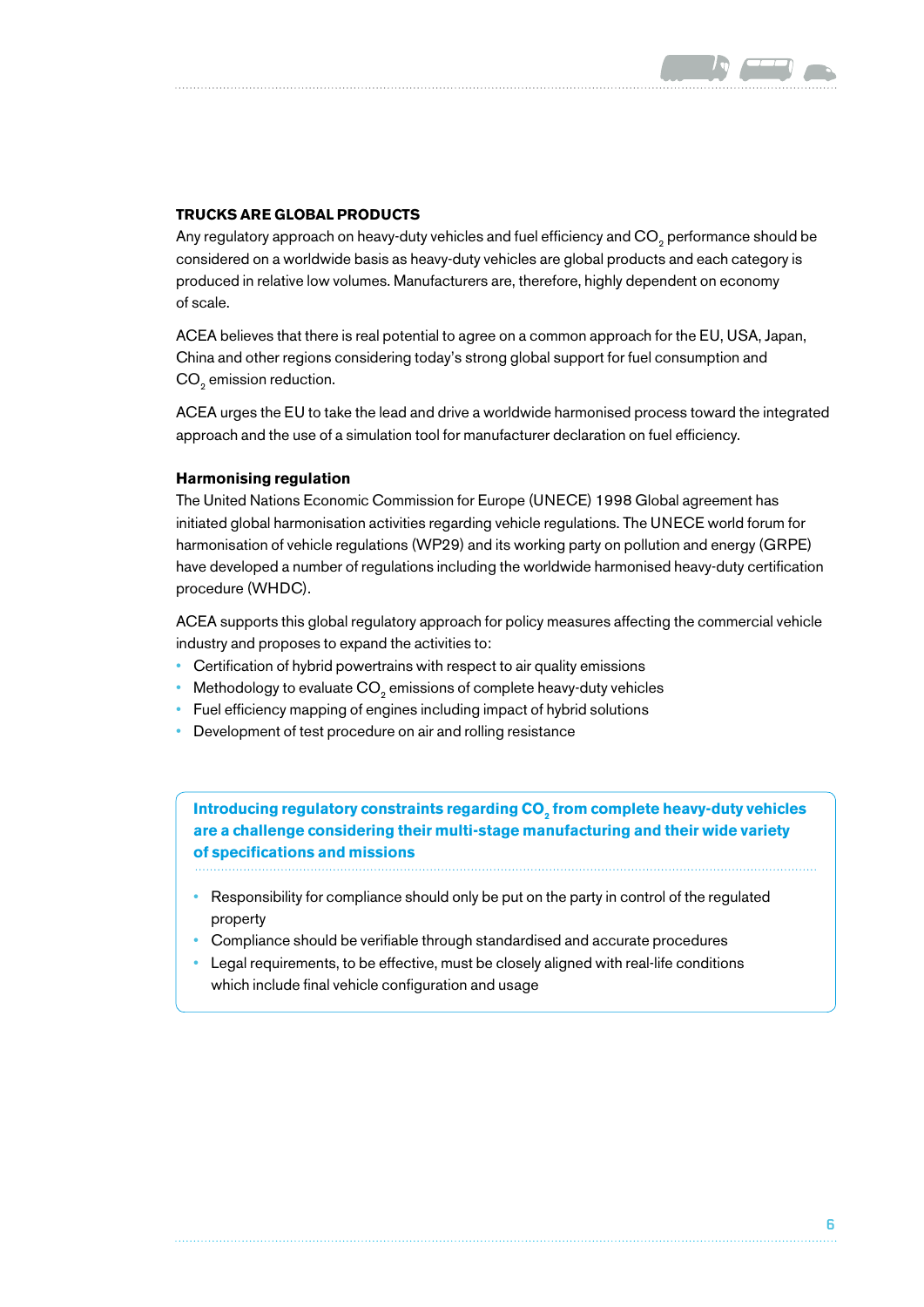

#### **The specificities of trucks and buses**

#### **Trucks and buses are production and service tools**

Trucks and buses are fundamentally different from passenger cars, which are consumer goods. In the case of trucks and buses, fuel efficiency is ensured by business operation, because fuel cost forms a significant part of the overall operational costs.

Given the competition between transport service providers for goods and people, strong economical incentives already exist for fuel efficiency improvement through market forces.

### **Logistics management for CO<sub>2</sub> efficiency**

The differences in fuel efficiency of the engine per category of heavy-duty vehicles are very small because competition allows only the most efficient vehicles to enter the market.

However, differences in usage patterns have a large effect on fuel efficiency. This means that **proper logistics management is a key factor for overall fuel and CO** $_2$  **efficiency** per tonne-km, cubic meter-km of transported goods or per passenger-km.

| GCW/GVW*<br>tonne              | Load<br>Capacity<br>tonne | Distance<br>km | tonnekm | I/1000tonnekm<br>at 100%<br>utilisation                                               | normal<br>utilisation | I/1000tonnekm<br>considering<br>normal utilisation |
|--------------------------------|---------------------------|----------------|---------|---------------------------------------------------------------------------------------|-----------------------|----------------------------------------------------|
| <b>LONG DISTANCE</b>           |                           |                |         |                                                                                       |                       |                                                    |
| 26                             | 17                        | 100            | 1700    | 14.7                                                                                  | 70%                   | 21.0                                               |
| 40                             | 25                        | 100            | 2500    | 12.8                                                                                  | 70%                   | 18.3                                               |
| 60                             | 40                        | 100            | 4000    | 10.8                                                                                  | 70%                   | 15.4                                               |
| <b>URBAN DISTRIBUTION</b>      |                           |                |         |                                                                                       |                       |                                                    |
| 3.5                            | 1.5                       | 100            | 150     | 80.0                                                                                  | 45%                   | 177.8                                              |
| 7.5                            | 4                         | 100            | 400     | 37.5                                                                                  | 45%                   | 83.3                                               |
| 12<br>▭                        | 72                        | 100            | 720     | 26.4                                                                                  | 45%                   | 58.6                                               |
| 18<br>$\overline{\phantom{a}}$ | 11                        | 100            | 1100    | 20.0                                                                                  | 45%                   | 44.4                                               |
| SOURCE VOLVO                   |                           |                |         | *Gross Combination Weight (Long Distance) / Gross Vehicle Weight (Urban Distribution) |                       |                                                    |

#### **Transport efficiency is also: picking the most appropriate vehicle for the job**

#### **Trucks and buses are custom-made**

Trucks and buses are custom-made on an individual basis, often in a multi-stage process, and adjusted to the individual needs concerning load, driving patterns etc. Therefore, in the whole European HDV fleet, there is an enormous variety of different vehicle design parameters and payloads that have significant impact on fuel efficiency and CO<sub>2</sub> emissions.

This characteristic of commercial vehicles must be considered in policy making.

#### **Professional drivers hold the wheel**

Professional drivers of trucks and buses are very aware of driving styles and devices that optimise fuel consumption and are sensitive to any measure and device able to facilitate a driving style to improve fuel efficiency.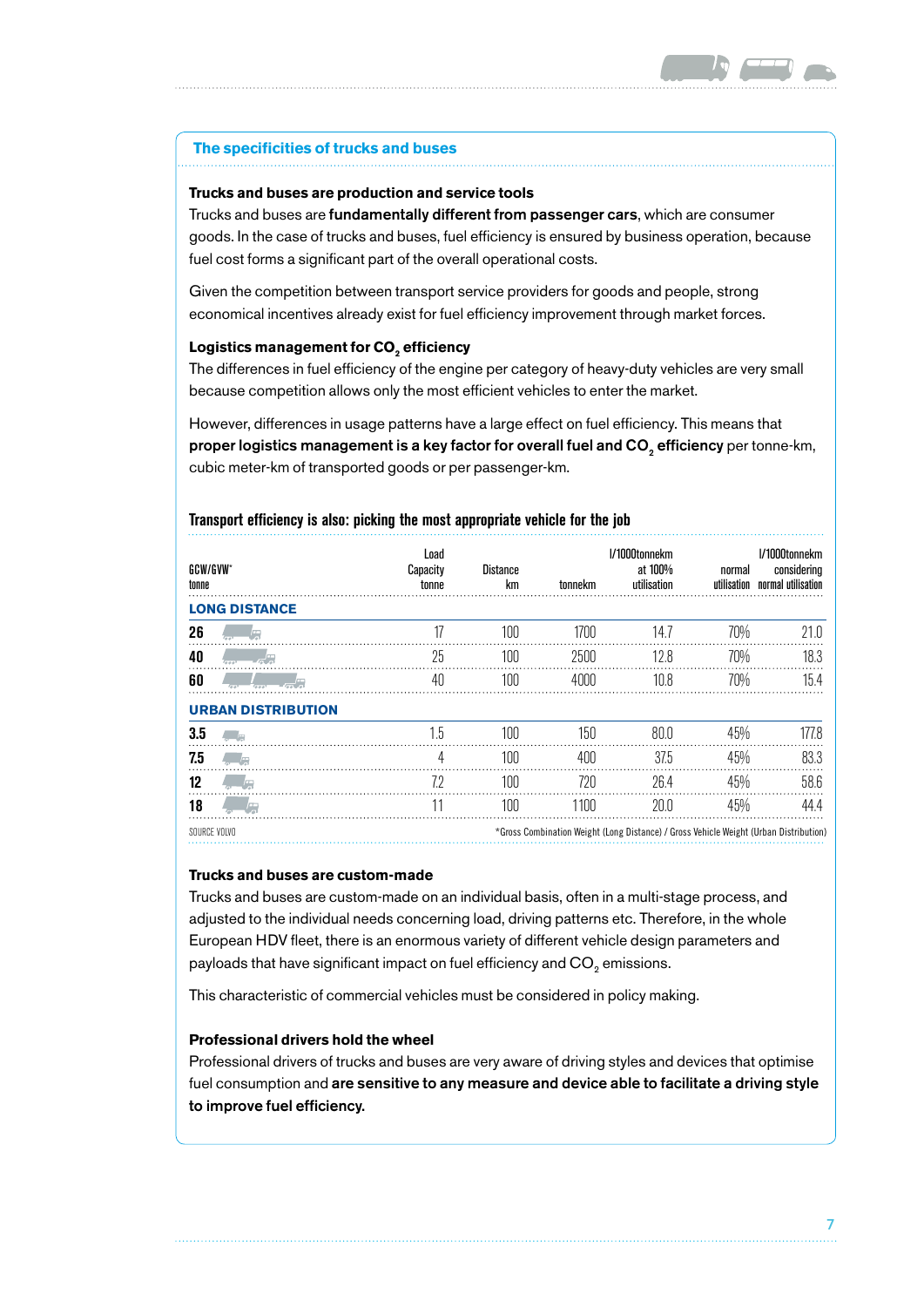#### **Vehicle technology has delivered positive results**

#### **Commercial vehicles – a benchmark for fuel efficiency**

Trucks contribute around 6% to global CO<sub>2</sub> emissions which is a significant issue. At the same time, modern trucks are the benchmark for fuel efficiency thanks to technologies like common rail injection, automated gearboxes, turbo charging and intercooling. A 40-tonne truck built today burns around a third less fuel than one made in the 1970s. Per tonne transported, this corresponds to a fuel consumption of just one litre of diesel per 100 tonnekm, and significant CO<sub>2</sub> savings. Today's buses are also leading the way with average fuel consumption per bus-passenger that can challenge the performance of many a trip by train. Further improvements in fuel efficiency remain a prime priority for Europe's manufacturers.



**Average Fuel Consumption** (Gross Vehicle Weight 38/40 t)

This development has been achieved together with a dramatic reduction of NOx and PM, which requires measures that are in conflict with fuel efficiency improvements.

#### **Air quality pollutants: slashed**

Aside from CO<sub>2</sub> and fuel economy improvements, modern trucks emit a fraction of air quality pollutants compared to their predecessors. In fact, latest Euro V models produce around a tenth of the emissions of a 1980s equivalent. Truck NOx emissions have been cut by 86% compared to levels in the 1990s. Particulate emissions are down by 95%. In Europe, the result has been an overall 60% reduction in particulate matter from trucks, despite a 60% increase in 'work done' or freight transport measured in tonnekilometres.

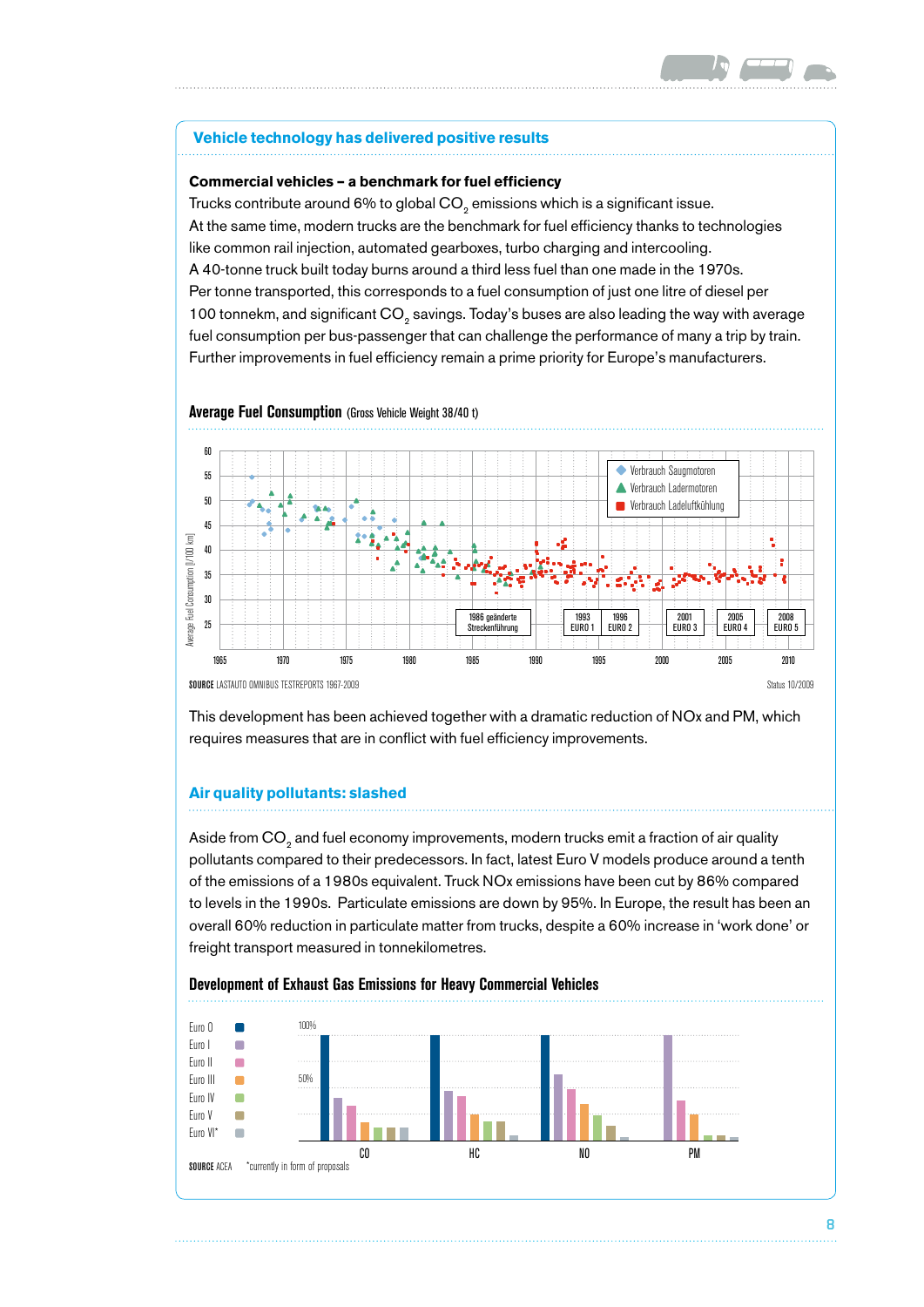

#### **An integrated approach to CO<sub>2</sub> emission reduction**

Vehicle innovation is only one of many jigsaw puzzle pieces forming the integrated approach that is necessary to improve fuel efficiency of road transport:

#### **Alternative fuels**

Alternative fuels can have substantial potential to reduce CO<sub>2</sub> provided they are produced in a sustainable way. A CO<sub>2</sub>-based taxation of all fuels, reflecting their global warming potential, can provide effective long-term incentives for an increased market penetration of these fuels.

#### **Driver behaviour**

Manufacturers support "eco-driving" through driver training and by off-board and on-board technical solutions (as for example "smart shifting"). Both have substantial potential to reduce fuel consumption and CO<sub>c</sub> emissions.

#### **Longer/Heavier vehicle combinations**

The wider deployment of longer and heavier vehicle combinations will reduce fuel consumption and CO<sub>2</sub> emissions from road freight transport.

#### **Logistics management**

Logistics management plays an important role to reduce fuel consumption and CO<sub>2</sub> emissions by avoiding unnecessary or sub-optimal trips. Restrictive cabotage rules are detrimental to logistic management.

#### **Infrastructure**

Congestion and unnecessary stops increase fuel consumption and CO<sub>2</sub> emissions of trucks and buses. Improving traffic flow is a key element in achieving CO<sub>2</sub> emission cuts in road transport.

#### **ITS**

Intelligent traffic management systems allow a better utilisation of the existing physical infrastructure, thus reducing fuel consumption and CO<sub>2</sub> emissions.

#### **Emission trading scheme**

ACEA supports exploring the inclusion of road freight transport into an international, non-sector specific emission trading scheme, such as the EU ETS.

Initial studies indicate that a focus on the proper selection and efficient use of heavy duty vehicles is a cost-effective way to reduce CO<sub>2</sub> in the road freight sector.

#### **Market incentives**

CO<sub>2</sub>-based taxation can provide an important market driver for customers to buy fuel-efficient vehicles, in particular when harmonised across the EU. CO<sub>2</sub>-based tax on vehicle fuels, reflecting their global warming potential, is likely to achieve similar results as an inclusion of road transport into EU ETS.

#### **Public procurement**

- Green public procurement initiatives risk having limited effects as they are based on the assumption that public entities can all afford vehicles' newest generation
- With a very old fleet (in some EU Member States highest proportion of vehicles under category Euro III) initiatives should aim at incentivising the renewal of the very old existing public fleets, before promoting procurement of vehicles that only a few local authorities can afford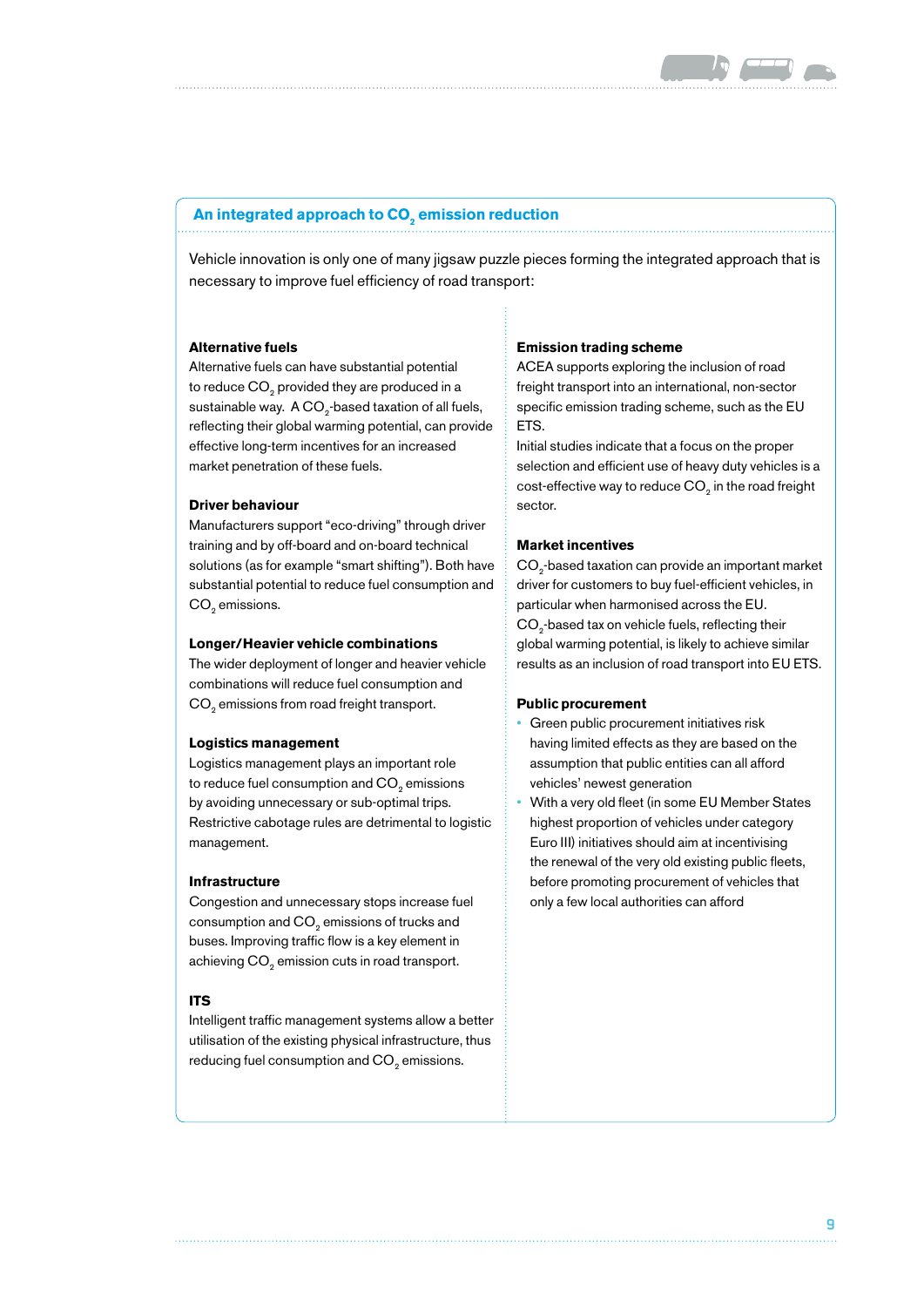

#### **Economic importance**

#### **Keeping Society Moving**

The truck industry plays a key role in the European economy. Around 2.6 million commercial vehicles are made every year, generating a turnover of nearly €70 billion. A quarter of a million skilled staff are employed in their manufacture.

Three quarters of a million more Europeans depend on the industry for their jobs, including parts suppliers, distributors, dealers and those providing after-sales care. A further 2.6 million, employed in the €250 billion-a-year haulage industry, complete the picture.

#### **Employment commercial vehicle industry**